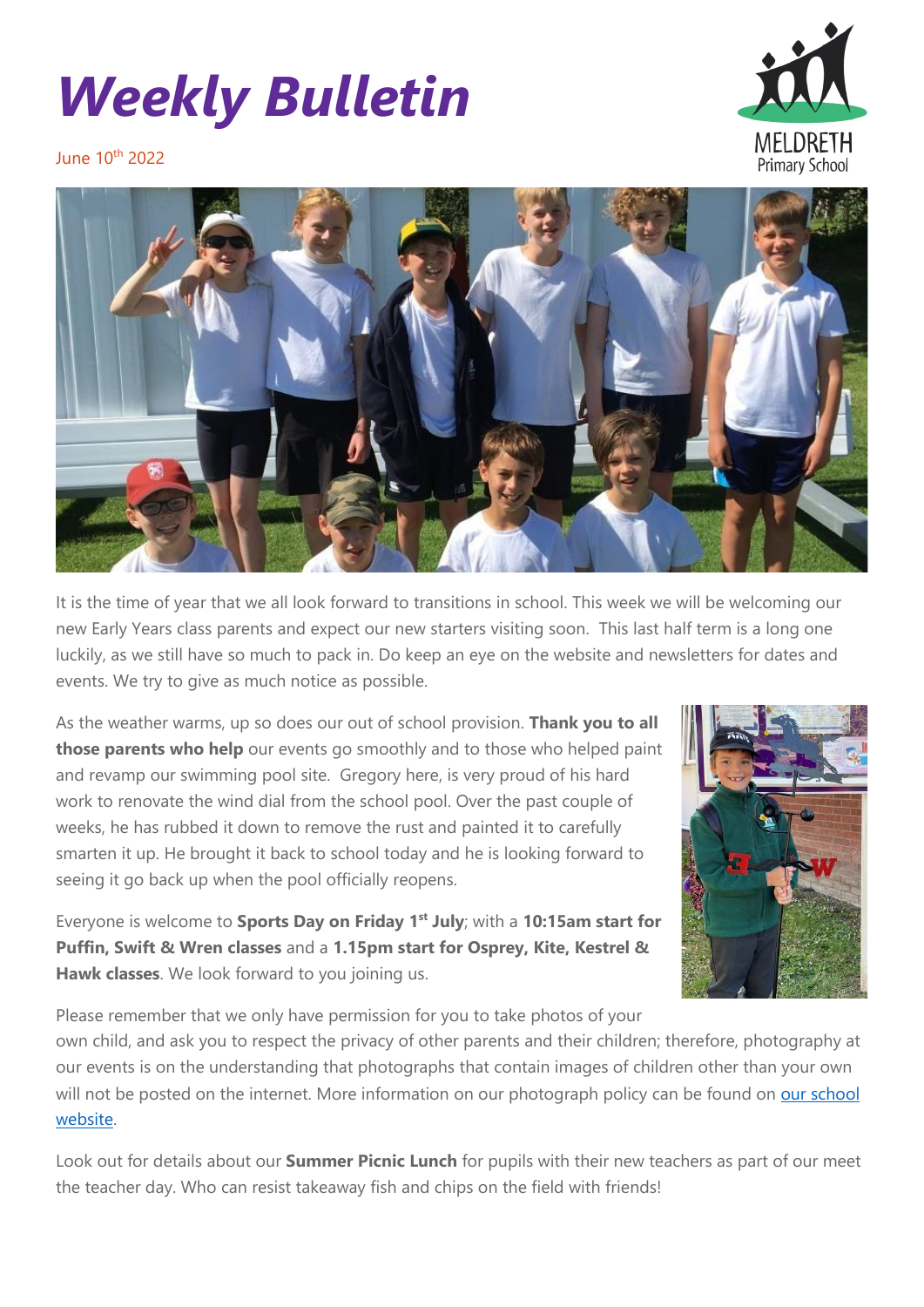#### **Summer Sports News!**

At Meldreth, we enjoy lots of sporting fixtures and enjoy taking part in different competitions as well as competing and learning new skills in school. [Follow our webpage](https://meldreth.eschools.co.uk/web/summer_sports_news_-_watch_this_space/611208) to see our latest photos and read about out latest sporting results.

## **Competition Winners**









Winner of our Jubilee stamp competitions were:

- EYFS winner **Riley B**
- KS1 **Ronnie W**
- Lower KS2 **Matilda P**
- Upper KS2 **Darcy M**

We had only four entries for this year's **Mary Course prize** which was to design something that you would like to see in Meldreth in 70 years time. Prizes were awarded to **Harry S** in EYFS and **Arthur S** in KS1.





# **Year 6 Enterprise Projects**

**WIN CAMBRIDGE UNITED MERCHANDISE!** All next week, a group of Year 6s will be running a raffle to raise money as part of their Enterprise Challenge. Tickets are on sale at 2 for £1 and can be paid via MCAS. The prizes have all been kindly donated by Cambridge United Football Club and include a CUFC Training Kit, a CUFC jumper, a CUFC mug and a CUFC flag.